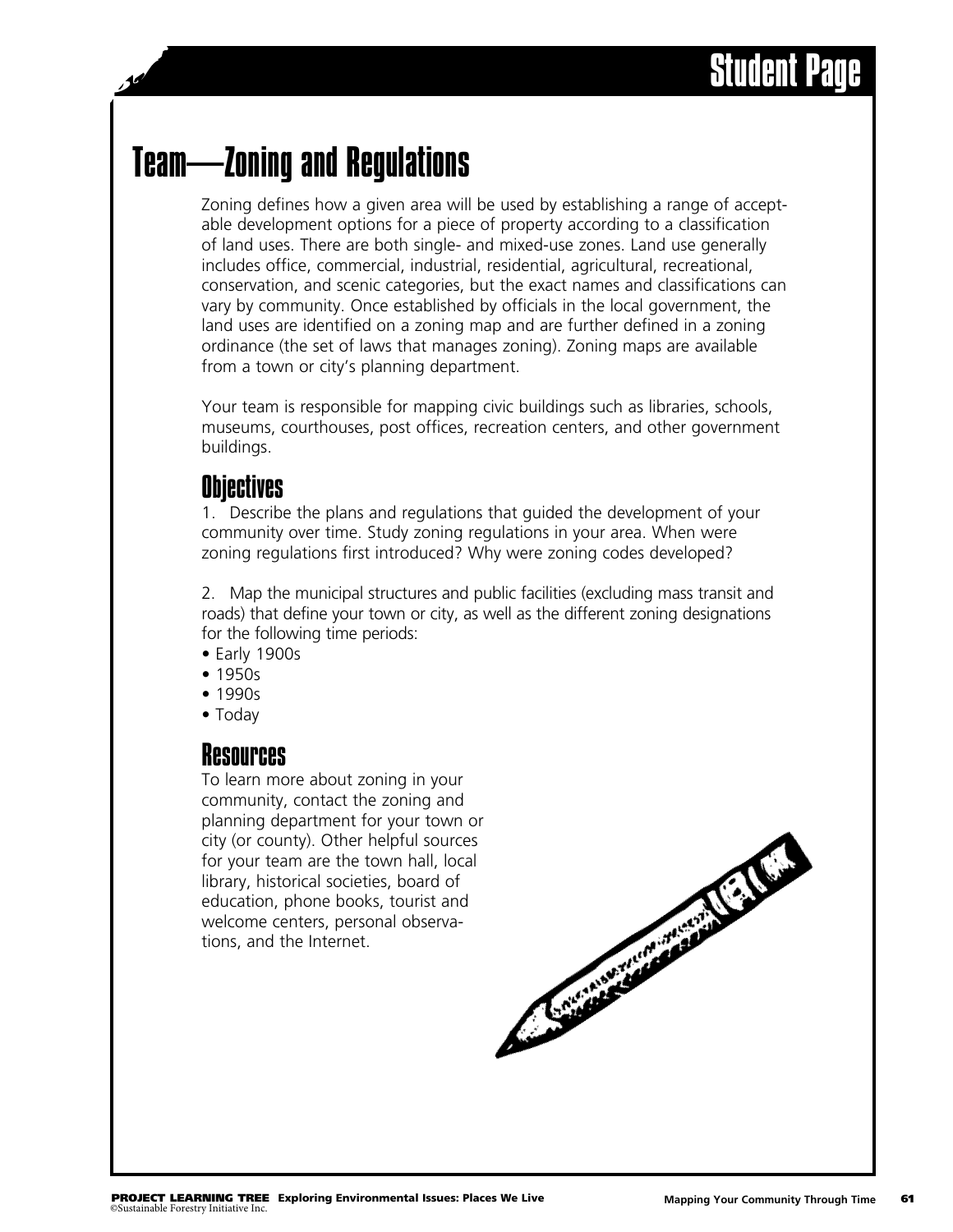## Team—Housing

A housing unit is a structure designated as living quarters. It can be a house, apartment, mobile home, condominium complex, nursing home, or retirement community. Zoning regulations often determine minimum and maximum lot and home sizes.

## **Objective**

Describe and map the spread of housing through your community over the following time periods:

- Early 1900s
- 1950s
- 1990s
- Today

#### Resources

Good starter resources for your topic are the U.S. Census Bureau's website (www.census.gov), your town or city planning offices, the community housing department, the Internet, and the tax office. Walk around your community to see what you discover. What other resources can you find?

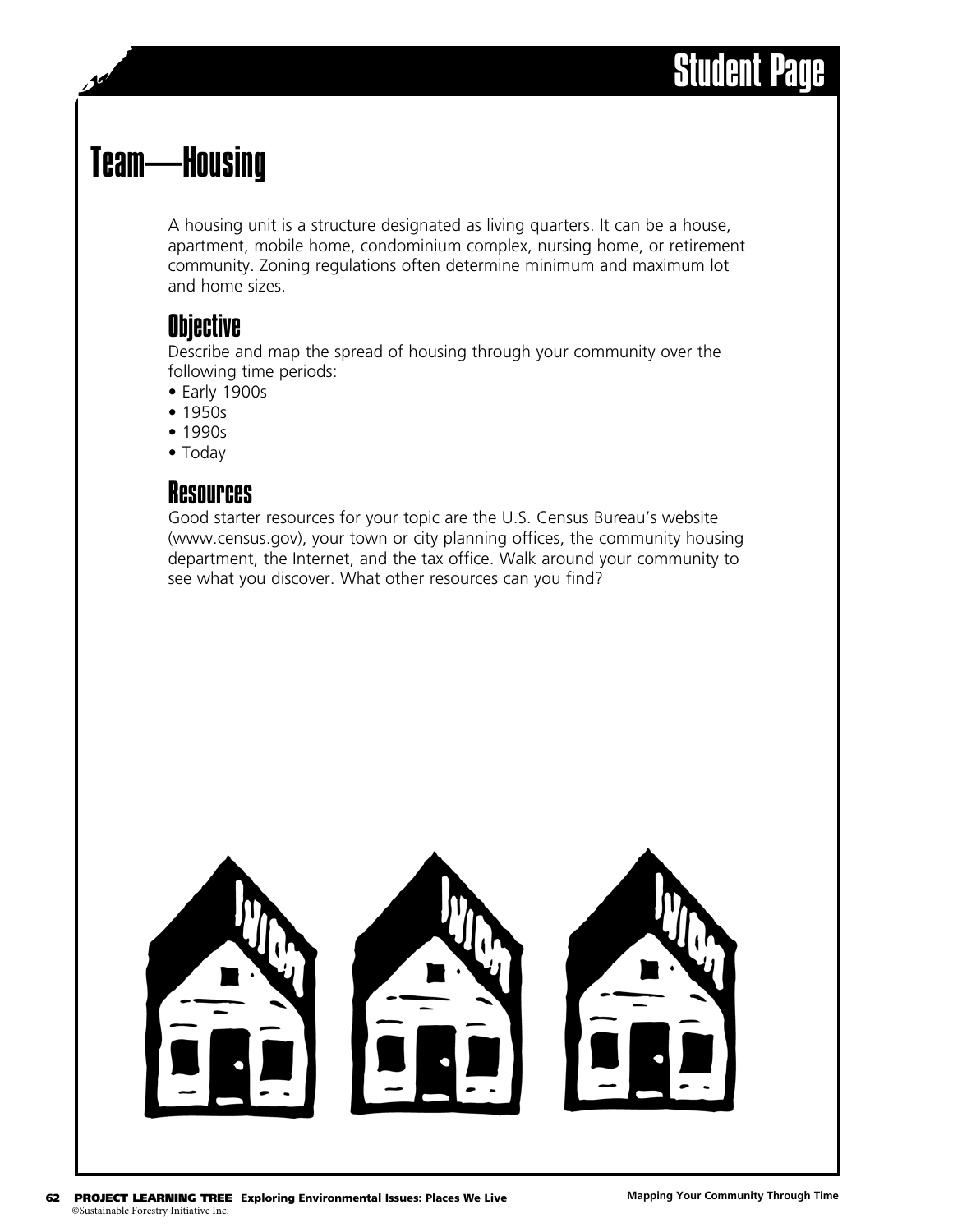# Student Pa

# Team—Transportation

Transportation is how we move people and goods from one place to another. Modes of transportation can vary from automobiles to airplanes, bicycles to boats, and trains to trucks. Any mode of transportation requires a system of infrastructure to function (e.g., local roads, highways, ports, paths, airports, parking lots).

### **Objective**

Research and map the use of transportation (e.g., roadways, train tracks, bus routes, airports, parking lots) in your community over the following time periods:

- Early 1900s
- 1950s
- 1990s
- Today

### **Resources**

Your team might contact your local government's street, highway, and transit departments; government planning offices; bicycle, pedestrian, and transit advocacy groups; transportation companies; and transportation hubs for information. See what other resources you can find. Can you locate old schedules and route maps? Also think about libraries, historical resources, and the Internet. Does your community have master street plans and bikeway plans? Walk around your community and make observations. Where did abandoned railways once go, and who used

them? What preceded today's highspeed rails—a wagon track? Has the availability of transit changed?



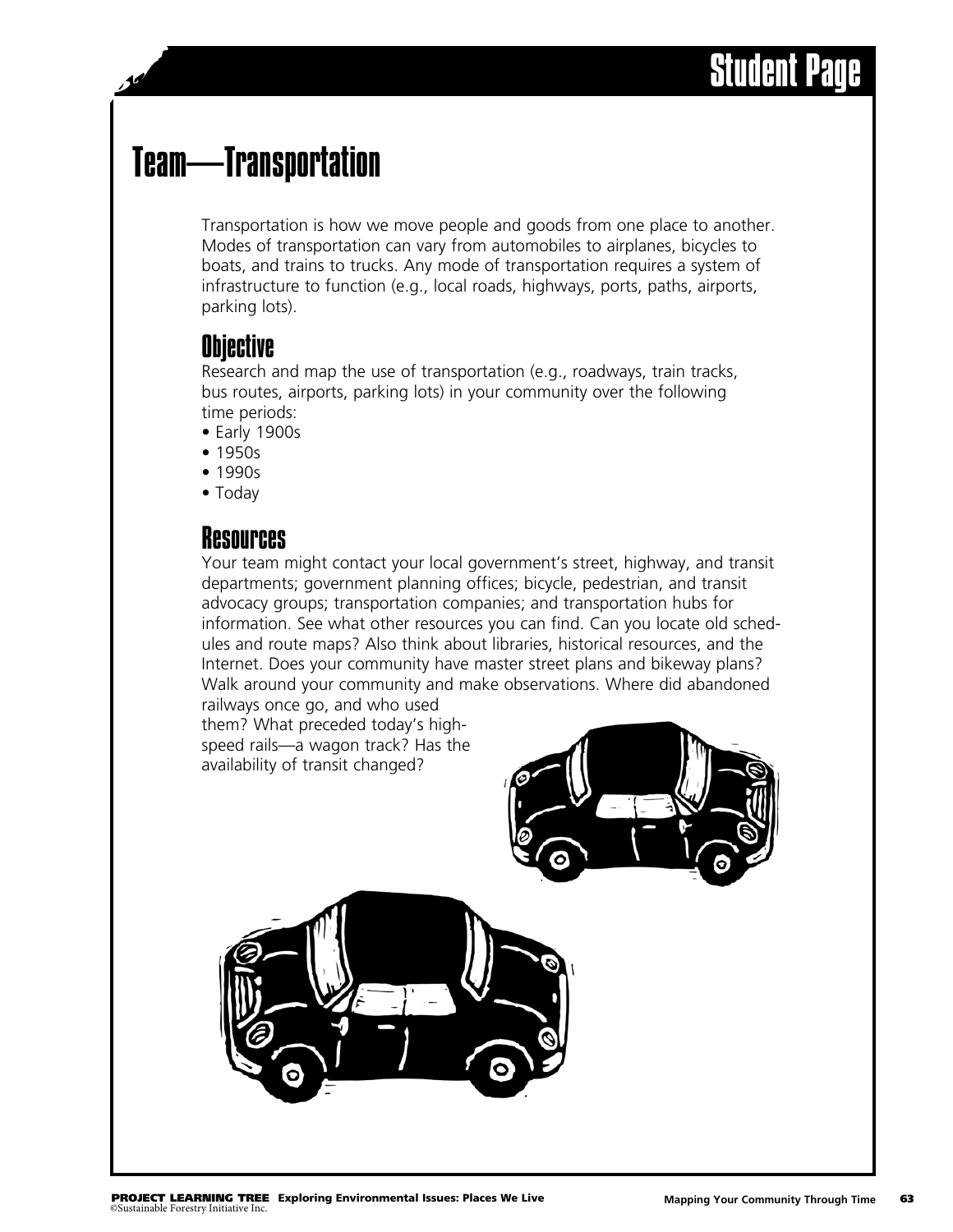## Team—Water and Wastewater

When you turn on the faucet, where does the water come from? Some people draw their water from individual wells, deep holes dug into the ground to obtain water. Others rely on water piped in from reservoirs or aquifers that are miles away. What water systems are in place to provide water for the residents in your community? How have the systems changed over time?

In most urban and suburban communities, where people live close together, a sewage system directs, collects, and treats the wastewater that is created when we flush the toilet, take a shower, and pour things down the drain. A typical sewage system is made up of pipes that connect individual houses and buildings to larger pipes that lead to a wastewater treatment plant. In many rural communities where people live farther apart, individuals have their own sewage treatment plants, called septic tanks. Other areas now use holding tanks, which require periodic pumping.

#### **Objective**

Describe the methods of distributing clean water and controlling the flow of wastewater in your community over the following time periods:

- Early 1900s
- 1950s
- 1990s
- Today

#### Resources

Your team might want to contact your town or city government's planning offices, water department, or sewage treatment plants for more information. Sewer and water maps may be available from the engineer's office or public utilities departments in your town or city. If you are investigating septic systems, contact your local government offices. Also think about using libraries, the Internet, and historical resources. What other sources can you find?





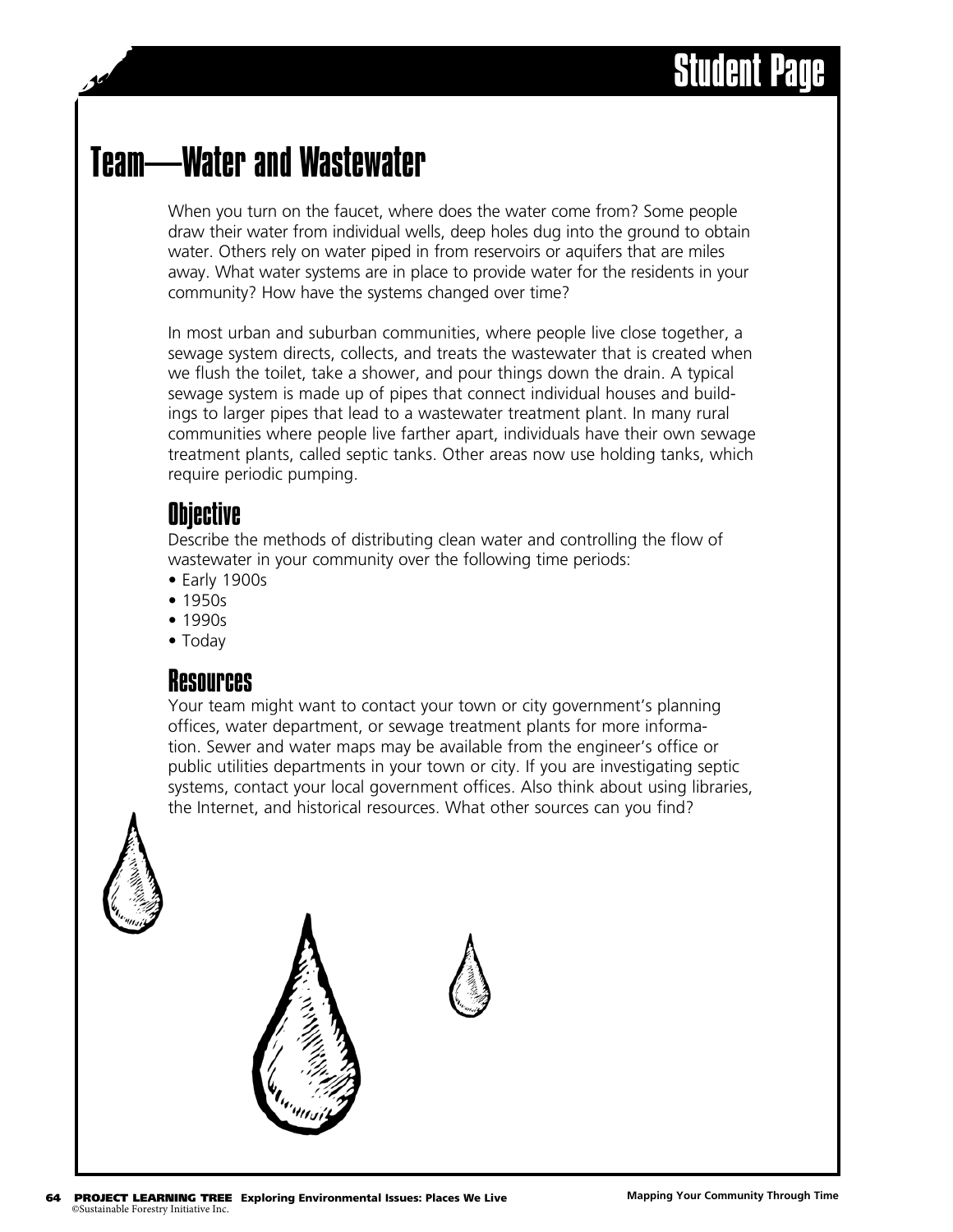# Student Page

## Team—Green Infrastructure

Green infrastructure is the planet's natural life support system—a strategically planned and managed network of wilderness, parks, greenways, conservation easements, and working lands with conservation value. This land supports native species, maintains natural ecological processes, sustains air and water resources, and contributes to the health and quality of life for America's communities and people. When we think of infrastructure, we usually think of built infrastructure such as roads, electric power lines, and water systems, as well as social infrastructure such as schools, hospitals, and libraries. Visit http://greeninfrastructure.net for more information.

#### **Objective**

Research the geographic distribution of your community's green infrastructure over the following time periods:

- Early 1900s
- 1950s
- 1990s
- Today

### Resources

Your team might want to contact the town or city planning offices, Bureau of Land Management district offices, park and forestry departments, historical societies, environmental groups, soil and water conservation departments, and community conservation organizations. See what kinds of maps, books, and recreation tips you can find in libraries or online. Aerial photos can help give a sense of your community's green infrastructure. Explore your community and see what you discover. Think about how changes in your community's green infrastructure affect its visual character. Look at newly developed areas. What was there before the development? What other resources can you find?